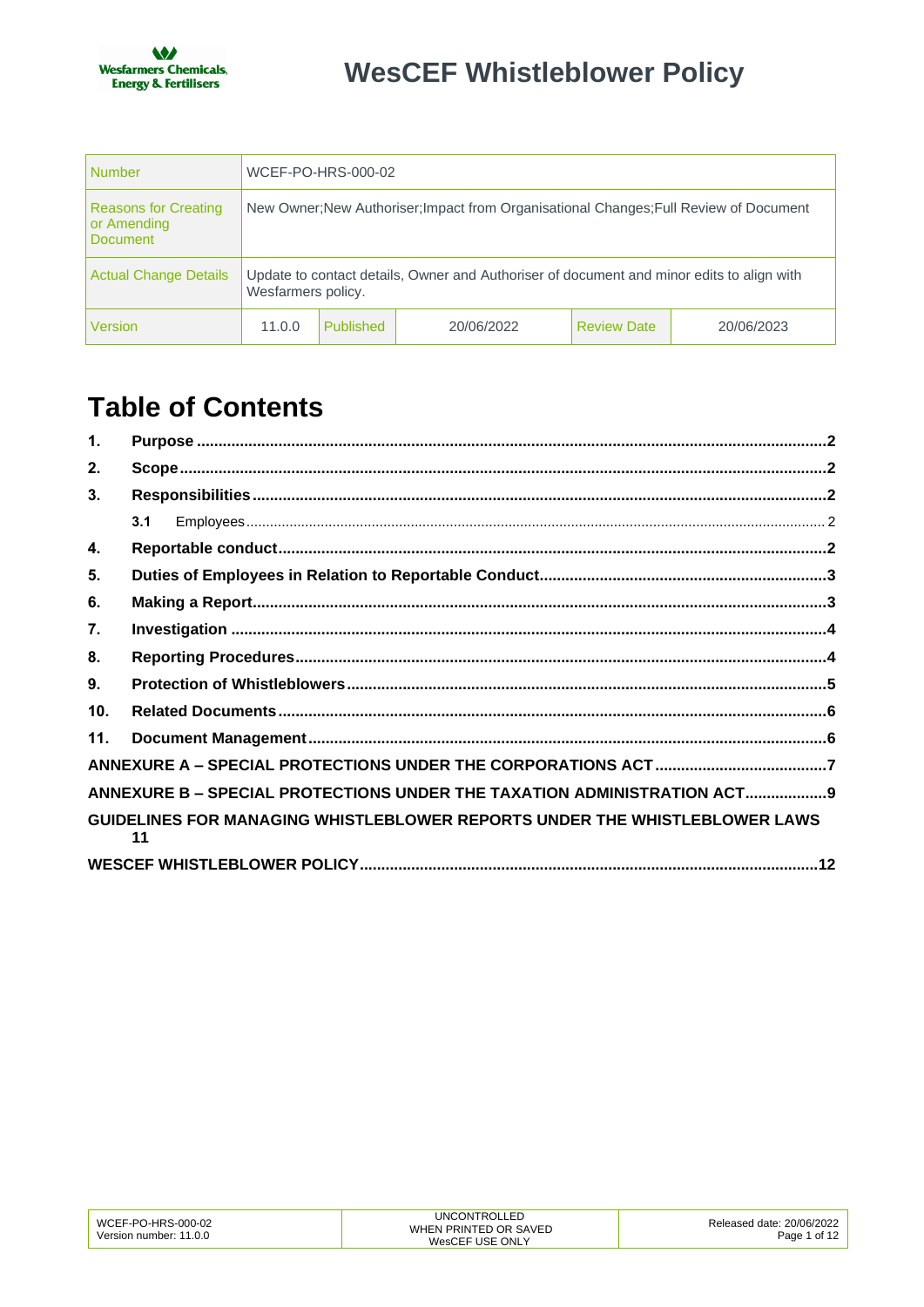

### <span id="page-1-0"></span>**1. Purpose**

Wesfarmers Chemical, Energy & Fertilisers (WesCEF or the Division) is committed to the highest standards of conduct and ethical behaviour in all of our business activities, and promoting and supporting a culture of honest and ethical behaviour, corporate compliance and good corporate governance.

WesCEF encourages the reporting of any instances of suspected unethical, illegal, fraudulent or undesirable conduct involving WesCEF businesses and provides protections and measures so that those persons who make a report may do so confidentially and without fear of intimidation, disadvantage or reprisal. The purpose and function of the Whistleblower Policy will be regularly communicated to our workforce and will be made available to officers and employees of the company via the online document control system and company intranet.

#### <span id="page-1-1"></span>**2. Scope**

This Policy applies to all employees and business units within the WesCEF Division, including third parties such as suppliers and contractors.

A Relevant Person for the purposes of this policy includes employees and their partners or spouses, former employees and their partners or spouses, suppliers and contractors.

### <span id="page-1-2"></span>**3. Responsibilities**

#### <span id="page-1-3"></span>**3.1 Employees**

- All employees are expected to comply with and utilise this policy where appropriate.
- Employees should refer any questions to their supervisor or manager. Alternatively employees of WesCEF and other Relevant Persons may also contact the Protected Disclosure Officers listed in section 6 below to discuss the policy and its application.

### <span id="page-1-4"></span>**4. Reportable conduct**

This Policy is intended to encourage Relevant Persons to report any issues that they believe fall into the category of Reportable Conduct.

You may make a report under this policy if you have reasonable grounds to suspect that a WesCEF director, officer, employee, contractor, supplier, tenderer or other person who has business dealings with WesCEF has engaged in conduct ("Reportable Conduct") which:

- is dishonest, fraudulent or corrupt, including bribery or other activity in breach of the Wesfarmers Anti-bribery Policy;
- is illegal activity (such as theft, violence, harassment or intimidation, criminal damage to property or other breaches of state or federal law);
- is unethical or in breach of WesCEF's policies (such as dishonestly altering company records or data, adopting questionable accounting practices or wilfully breaching the WesCEF Code of Conduct or other policies or procedures);
- is potentially damaging to WesCEF or Wesfarmers, a WesCEF employee or a third party, such as unsafe work practices, environmental damage, health risks or abuse of WesCEF's property or resources;
- amounts to an abuse of authority or a conflict of interest;

| WCEF-PO-HRS-000-02<br>Version number: 11.0.0 | UNCONTROLLED<br>WHEN PRINTED OR SAVED<br>WesCEF USE ONLY | Released date: 20/06/2022<br>Page 2 of 12 |
|----------------------------------------------|----------------------------------------------------------|-------------------------------------------|
|                                              |                                                          |                                           |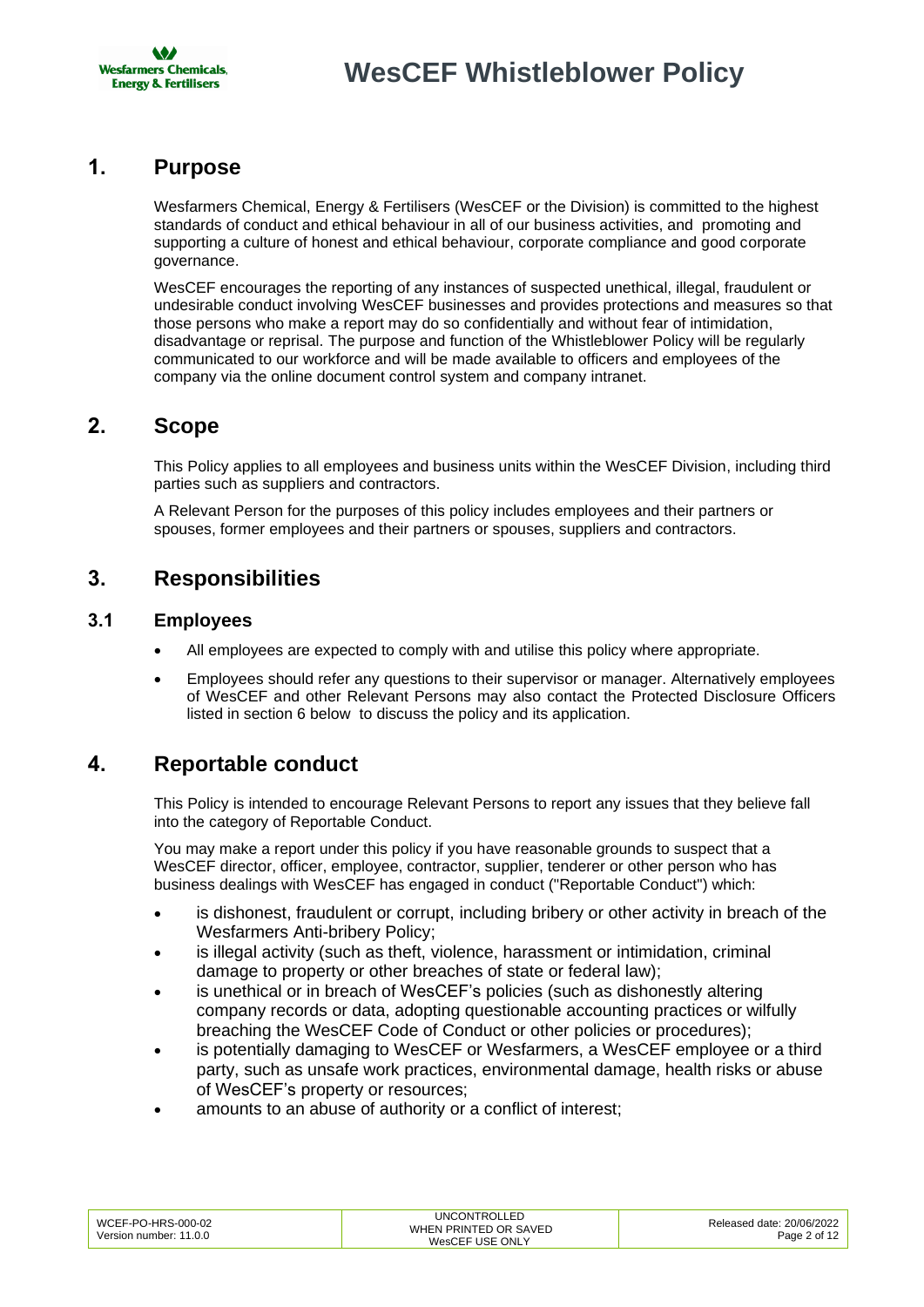

- may cause financial loss to WesCEF or Wesfarmers or damage its reputation or be otherwise detrimental to WesCEF's interests;
- involves harassment, discrimination, victimisation or bullying, other than personal work-related grievances as defined in the Corporations Act 2001 (Cth) ("Corporations Act"); or
- involves any other kind of misconduct or an improper state of affairs or circumstances.

Reportable Conduct generally does not include personal work-related grievances. These are grievances which relate to a current or former employees employment or engagement that have implications for only that person and do not have broader implications for WesCEF or the Wesfarmers Group. Examples include:

- a conflict between you and another employee;
- a decision relating to your promotion or transfer;
- a decision relating to the termination of your employment.

Such matters should be raised directly with your manager or through Human Resources.

In limited circumstances, a personal work-related grievance may amount to Reportable Conduct under this policy, such as where the grievance related to conduct that has been taken against a person because they made a report under this policy.

WesCEF expects that reports under this policy are made honestly, ethically and on reasonable grounds.

Annexure A describes special protections for whistleblowers who disclose information concerning misconduct or an improper state of affairs or circumstances in relation to Wesfarmers or a related body corporate under the Corporations Act.

Annexure B describes special protections for tax whistleblowers.

### <span id="page-2-0"></span>**5. Duties of Employees in Relation to Reportable Conduct**

WesCEF relies on employees to help the Division achieve its commitment to a culture of honest and ethical behaviour, corporate compliance and good corporate governance.

WesCEF will not tolerate Reportable Conduct and it is therefore expected that employees who become aware of known, suspected, or potential cases of Reportable Conduct will make a report. Failure by an employee to raise Reportable Conduct of which the employee become aware could result in disciplinary action being taken against the employee.

### <span id="page-2-1"></span>**6. Making a Report**

WesCEF has several channels for making a report if a Relevant Person becomes aware of any issue or behaviour which they considers to be Reportable Conduct including:

• Report the matter to a Protected Disclosure Officer, being:

**General Manager, Human Resources & Corporate Affairs** Joe Perkins Phone: 08 9312 9232

**Chief Financial Officer** Aaron Hood **Phone: 08 9312 9234** 

Email: jperkin[s@wescef.com.au](mailto:@wescef.com.au)

Email: [ahood@wescef.com.au](mailto:ahood@wescef.com.au)

| WCEF-PO-HRS-000-02     | <b>UNCONTROLLED</b>   | Released date: 20/06/2022 |
|------------------------|-----------------------|---------------------------|
|                        | WHEN PRINTED OR SAVED |                           |
| Version number: 11.0.0 | WesCEF USE ONLY       | Page 3 of 12              |
|                        |                       |                           |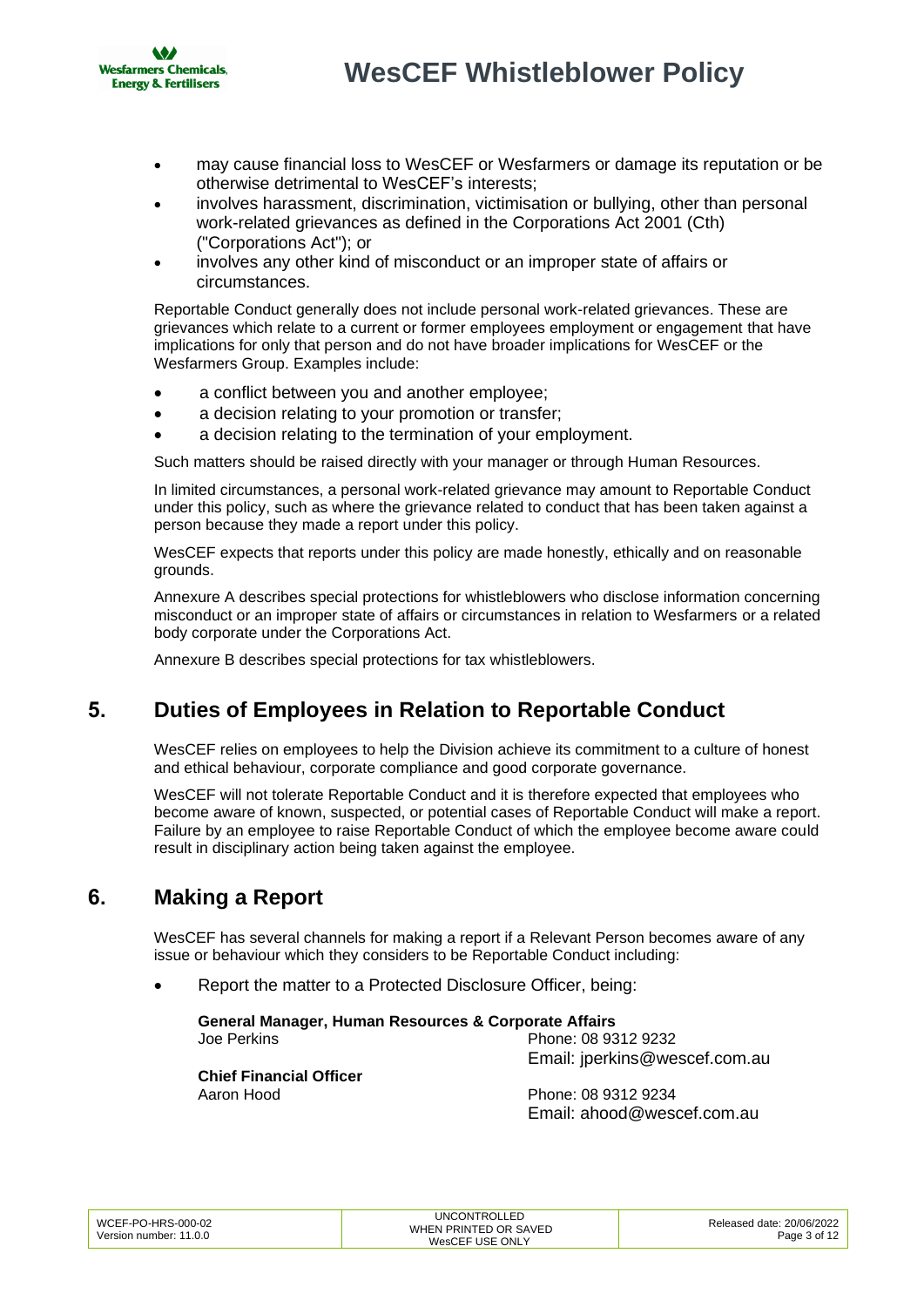

# **WesCEF Whistleblower Policy**

**Risk, Governance & Project Support Lead** Sarah Eardley-Wilmot Phone: 08 9312 9415

Email: seardleyw[i@wescef.com.au](mailto:@wescef.com.au)

- While it is WesCEF's preference that you raise reports with the Protected Disclosure Officers, it is important to note that under the Corporations Act, you may also raise the matter with an "officer" or "senior manager" of the company. These are defined in the Corporations Act as "a director, or a senior manager in the company who makes, or participates in making, decisions that affect the whole, or a substantial part, of the business of the company, or who has the capacity to affect significantly the company's financial standing.
- Report the matter to the STOPline Whistleblower Service hotline, which is a confidential independent third party reporting service. STOPline can be contacted on 1300 304 550. The STOPLine operator will provide the details of the disclosure to a Protected Disclosure Officer. Reports may be made anonymously but if you provide your contact details to STOPLine, those contact details will only be provided to the Protected Disclosure Officer if you consent.

If the employee or Relevant Person wishes to remain anonymous they can make an anonymous phone call or send a written statement directly to one of the above mentioned Protected Disclosure Officers or contact the STOPline service.

The Relevant Person will be asked to provide details including the persons involved in the Reportable Conduct, how and when the conduct occurred if known, and any evidence available to the Relevant Person in relation to the conduct.

### <span id="page-3-0"></span>**7. Investigation**

WesCEF or STOPline (as appropriate) will investigate all cases of Reportable Conduct made under this Policy as soon as practicable after the matter has been reported and will, where appropriate, provide feedback to the whistleblower regarding the investigation's progress and/or outcome (subject to considerations of the privacy of those against whom allegations are made).

The investigation will be conducted in a timely, thorough, confidential, objective and fair manner and as is reasonable and appropriate having regard to the nature of the Reportable Conduct and all of the circumstances.

While the particular investigation process and enquiries adopted will be determined by the nature and substance of the report, in general, as soon as practicable upon receipt of the report, if the report is not anonymous, a Protected Disclosure Officer or investigator will contact you to discuss the investigation process including who may be contacted and such other matters as are relevant to the investigation.

Where a report is submitted anonymously, WesCEF will conduct the investigation and its enquiries based on the information provided to it.

## <span id="page-3-1"></span>**8. Reporting Procedures**

In addition to the existing compliance reporting programme obligations, the WesCEF Board will receive a report on whistleblower incidents annually, or more frequently if a trend is identified, to enable WesCEF to address any issues at a divisional and/or Wesfarmers Group level. These reports will be made on a 'no names' basis, maintaining the confidentiality of matters raised under this Policy. In general, these reports will:

| WCEF-PO-HRS-000-02<br>Version number: 11.0.0 | UNCONTROLLED<br>WHEN PRINTED OR SAVED<br>WesCEF USE ONLY | Released date: 20/06/2022<br>Page 4 of 12 |
|----------------------------------------------|----------------------------------------------------------|-------------------------------------------|
|                                              |                                                          |                                           |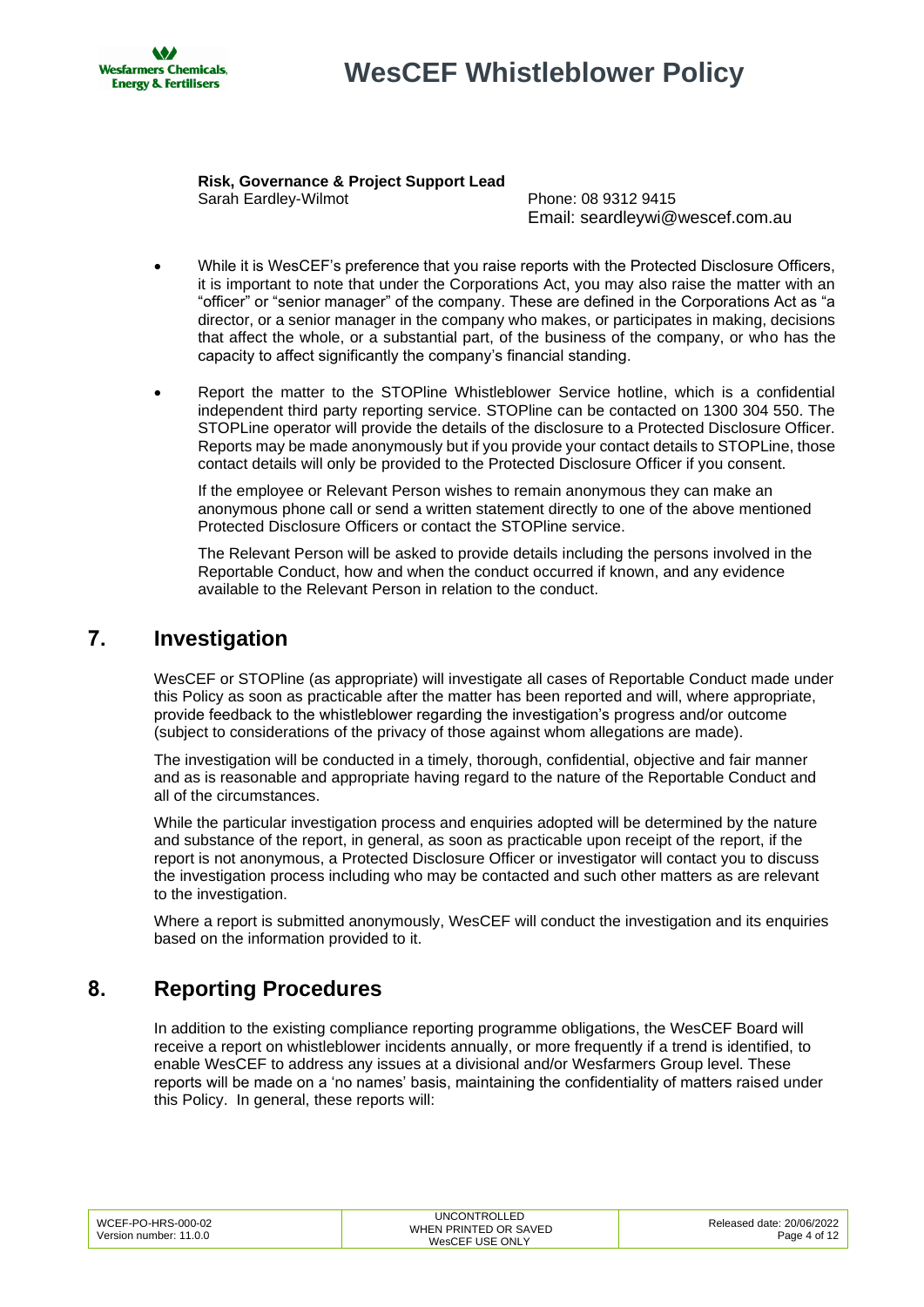

- provide a summary of Reportable Conduct incident reports made that relate to the Division on a no names basis, their status and action being taken;
- identify any patterns of conduct, including for example, patterns within or across the Division; and
- make recommendations, as appropriate, including in relation to allocation of resources or areas requiring further attention.

The Wesfarmers Audit and Risk Committee will receive copies of all WesCEF Board whistleblower reports, and whistleblower reports from Protected Disclosure Officers (as appropriate). In addition, serious and/or material Reportable Conduct will be considered by the Protected Disclosure Officers for immediate referral to the Chairman of the Wesfarmers Audit and Risk Committee.

### <span id="page-4-0"></span>**9. Protection of Whistleblowers**

WesCEF is committed to ensuring confidentiality in respect of all matters raised under this policy, and that those who make a report are treated fairly and do not suffer detriment.

*(a) Protection against detrimental conduct*

Detrimental treatment includes dismissal, demotion, harassment, discrimination, disciplinary action, bias, threats or other unfavourable treatment connected with making a report.

If you are subjected to detrimental treatment as a result of making a report under this policy you should:

- inform a protected disclosure officer, officer or senior manager within your relevant division/business unit immediately under the divisional whistleblower policy; or
- raise it in accordance with paragraph 6 of this policy.
- *(b) Protection of your identity and confidentiality*

Subject to compliance with legal requirements, upon receiving a report under this policy, WesCEF will take reasonable steps to keep your identity confidential and reduce the risk of disclosure in the course of an investigation and will only share your identity as a whistleblower or information likely to reveal your identity if:

- you consent;
- the concern is reported to the Australian Securities and Investments Commission ("**ASIC**"), the Australian Prudential Regulation Authority ("**APRA**"), the Tax Commissioner or the Australian Federal Police ("**AFP**"); or
- the concern is raised with a lawyer for the purpose of obtaining legal advice or representation.

Any disclosures of your identity or information likely to reveal your identity will be made on a strictly confidential basis.

*(c) Protection of files and records*

All files and records created from an investigation will be retained securely.

| WCEF-PO-HRS-000-02     | <b>UNCONTROLLED</b>   | Released date: 20/06/2022 |
|------------------------|-----------------------|---------------------------|
|                        | WHEN PRINTED OR SAVED |                           |
| Version number: 11.0.0 | WesCEF USE ONLY       | Page 5 of 12              |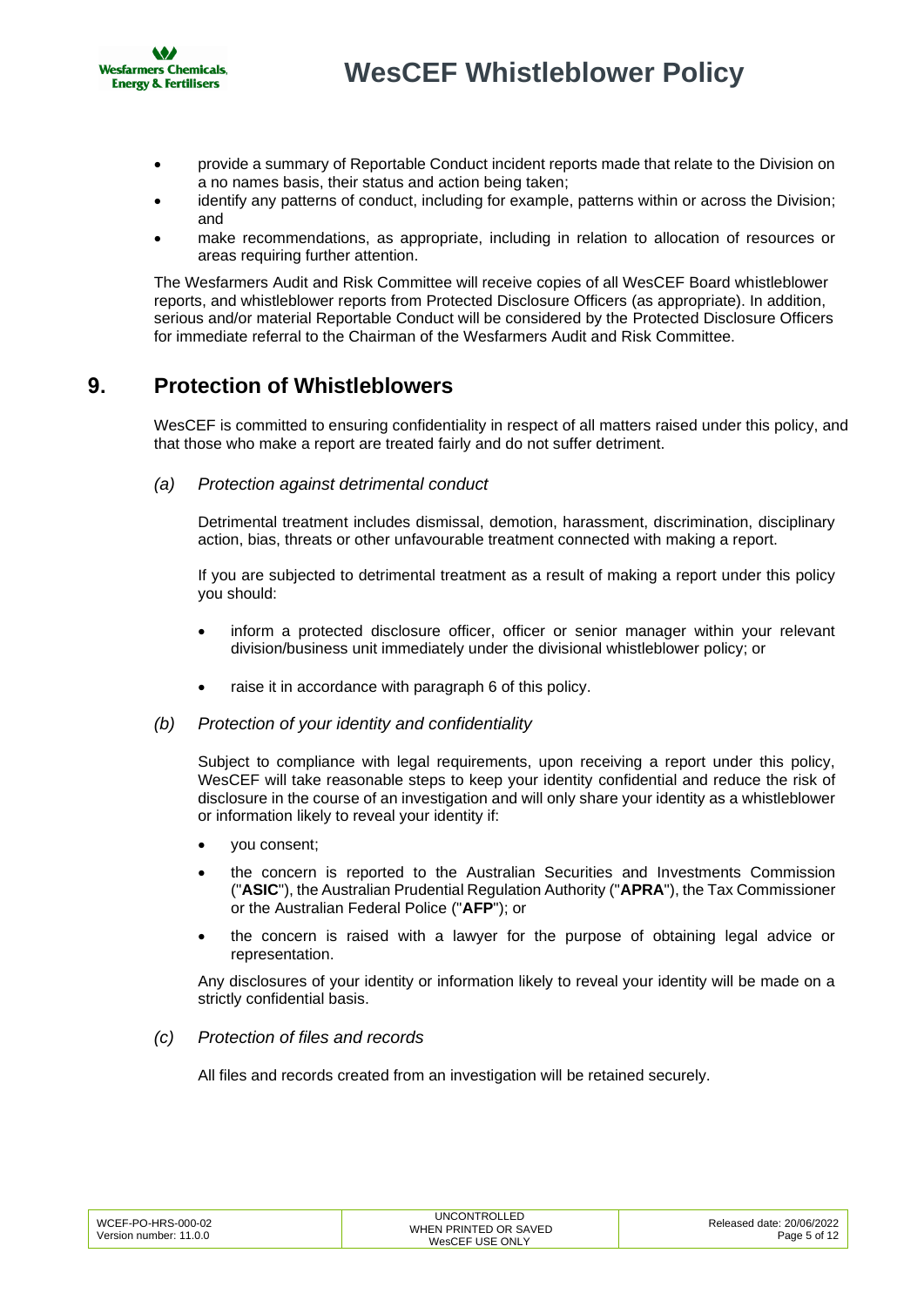

Unauthorised release of information to someone not involved in the investigation (other than senior managers or directors who need to know to take appropriate action, or for corporate governance purposes) without your consent as a whistleblower will be a breach of this policy.

Whistleblowers are assured that a release of information in breach of this policy will be regarded as a serious matter and will be dealt with under WesCEF disciplinary procedures.

The Corporations Act gives special protection to disclosures about breaches of that Act, provided certain conditions are met – refer to **Annexure A** for further details.

The *Taxation Administration Act 1953* (Cth) ("**Taxation Administration Act**") also gives special protection to disclosures about breaches of any Australian tax law, provided certain conditions are met – refer to **Annexure B** for further details.

### <span id="page-5-0"></span>**10. Related Documents**

- [WesCEF Code of Conduct Policy \(WCEF-PO-HRS-040-01\)](http://docova.wescef.com.au/docova/web/app.php/Docova/wHomeFrame?ReadForm&goto=325BDA0D-7E62-4F60-A282-F5D5AEA515F3,0D4910AA-E9A6-4422-8FED-E3021C120FA0,436647F8-2A9B-464C-B380-7233D3D7F999&LatestRelease=true)
- <span id="page-5-1"></span>• [WesCEF Fraud Risk Management Policy \(WCEF-PO-S&A-000-02\)](http://docova.wescef.com.au/docova/web/app.php/Docova/wHomeFrame?ReadForm&goto=187A9A98-E18C-4550-9940-13C6EC9C6F5F,2849B7DD-455F-4D1A-94DA-AE6813027765,E86FCAC8-B34E-4097-B417-286C6BAA08AE&LatestRelease=true)

#### **11. Document Management**

#### Supersession

This policy supersedes all previous Whistleblower policies.

#### **Currency**

This policy applies from the date of issue until it is replaced by another policy.

| WCEF-PO-HRS-000-02     | UNCONTROLLED          | Released date: 20/06/2022 |
|------------------------|-----------------------|---------------------------|
|                        | WHEN PRINTED OR SAVED |                           |
| Version number: 11.0.0 |                       | Page 6 of 12              |
|                        | WesCEF USE ONLY       |                           |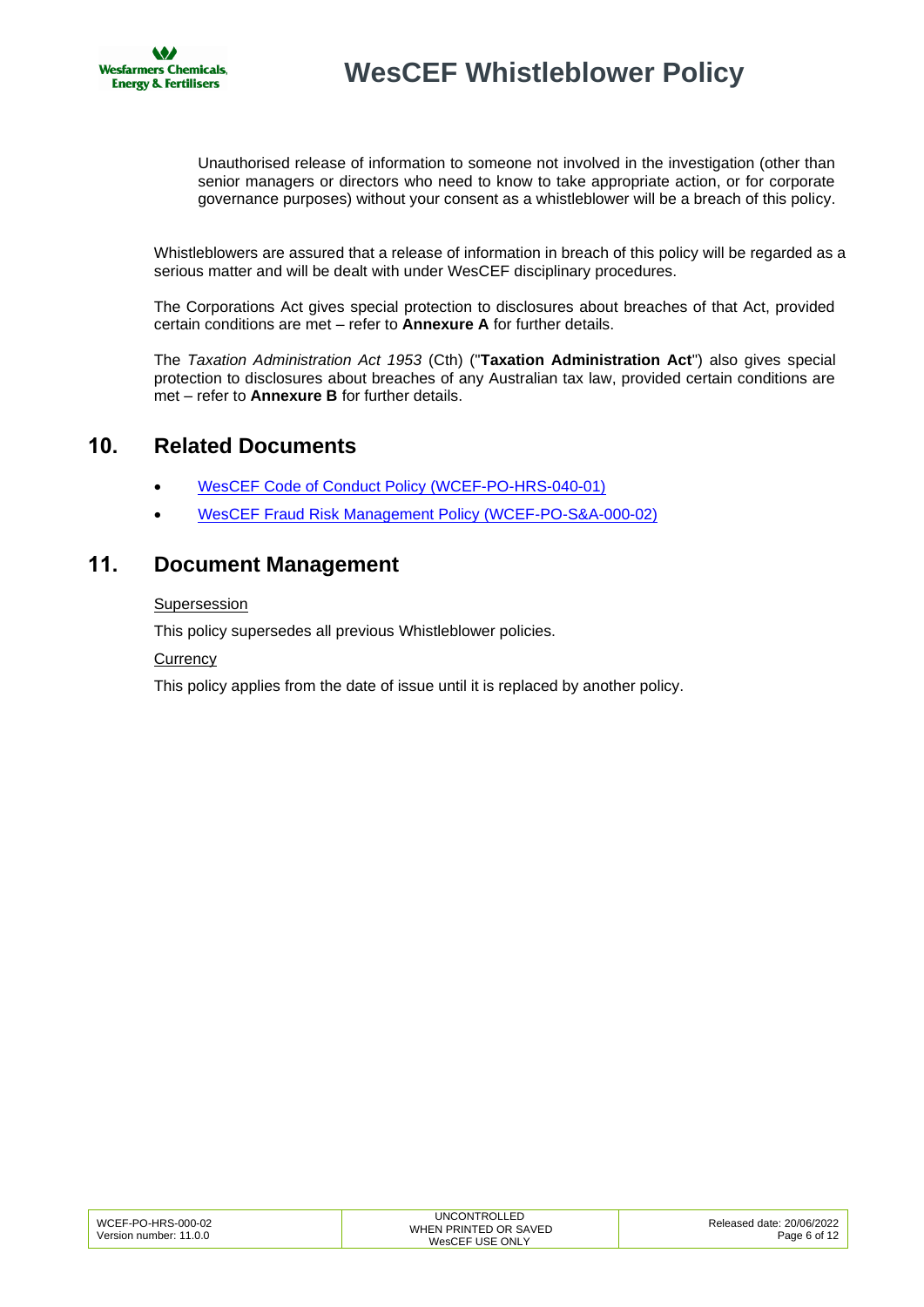## <span id="page-6-0"></span>**ANNEXURE A – SPECIAL PROTECTIONS UNDER THE CORPORATIONS ACT<sup>1</sup>**

The Corporations Act gives special protection to disclosures about any misconduct or improper state of affairs relating to WesCEF if the following conditions are satisfied:

- a) the whistleblower is or has been:
	- i. an officer or employee of WesCEF;
	- ii. an individual who supplies goods or services to WesCEF or an employee of a person who supplies goods or services to WesCEF company;
	- iii. an individual who is an associate of a WesCEF subsidiary; or
	- iv. a relative, dependent or dependent of the spouse of any individual referred to at (i) to (iii) above;
- b) the report is made to:
	- i. a Protected Disclosure Officer;
	- ii. an officer or senior manager of WesCEF concerned;
	- iii. WesCEFs' external auditor (or a member of that audit team)2;
	- iv. ASIC;
	- v. APRA; or
	- vi. a legal practitioner for the purpose of obtaining legal advice or legal representation in relation to the operation of the whistleblower provisions in the Corporations Act (even if the advice is to the effect that the disclosure does not relate to a disclosable matter);
- c) the whistleblower has reasonable grounds to suspect that the information being disclosed concerns misconduct, or an improper state of affairs or circumstances in relation to the Wesfarmers Group. This may include a breach of legislation including the Corporations Act, an offence against the Commonwealth punishable by imprisonment for 12 months or more, or conduct that represents a danger to the public or financial system.

Examples of conduct which may amount to a breach of the Corporations Act include: insider trading, insolvent trading, breach of the continuous disclosure rules, failure to keep accurate financial records, falsification of accounts, failure of a director or other officer of the Group to act with the care and diligence that a reasonable person would exercise, or to act in good faith in the best interests of the corporation or failure of a director to give notice of any material personal interest in a matter relating to the affairs of the company.

- d) The protections given by the Corporations Act when these conditions are met are:
	- i. the whistleblower is immune from any civil, criminal or administrative legal action (including disciplinary action) for making the disclosure;
	- ii. no contractual or other remedies may be enforced, and no contractual or other right may be exercised, against the whistleblower for making the report;
	- iii. in some circumstances, the reported information is not admissible against the whistleblower in criminal proceedings or in proceedings for the imposition of a penalty;3

<sup>&</sup>lt;sup>3</sup> Such as where the disclosure has been made to ASIC or APRA, or where the disclosure qualifies as a public interest or emergency disclosure.

| WCEF-PO-HRS-000-02     | <b>UNCONTROLLED</b>   | Released date: 20/06/2022 |
|------------------------|-----------------------|---------------------------|
| Version number: 11.0.0 | WHEN PRINTED OR SAVED | Page 7 of 12              |
|                        | WesCEF USE ONLY       |                           |

<sup>1</sup> See Part 9.4AAA of the *Corporations Act 2001* (Cth).

<sup>2</sup> Wesfarmers' external auditor can be found in its Annual Report and as at May 2022 was Ernst & Young.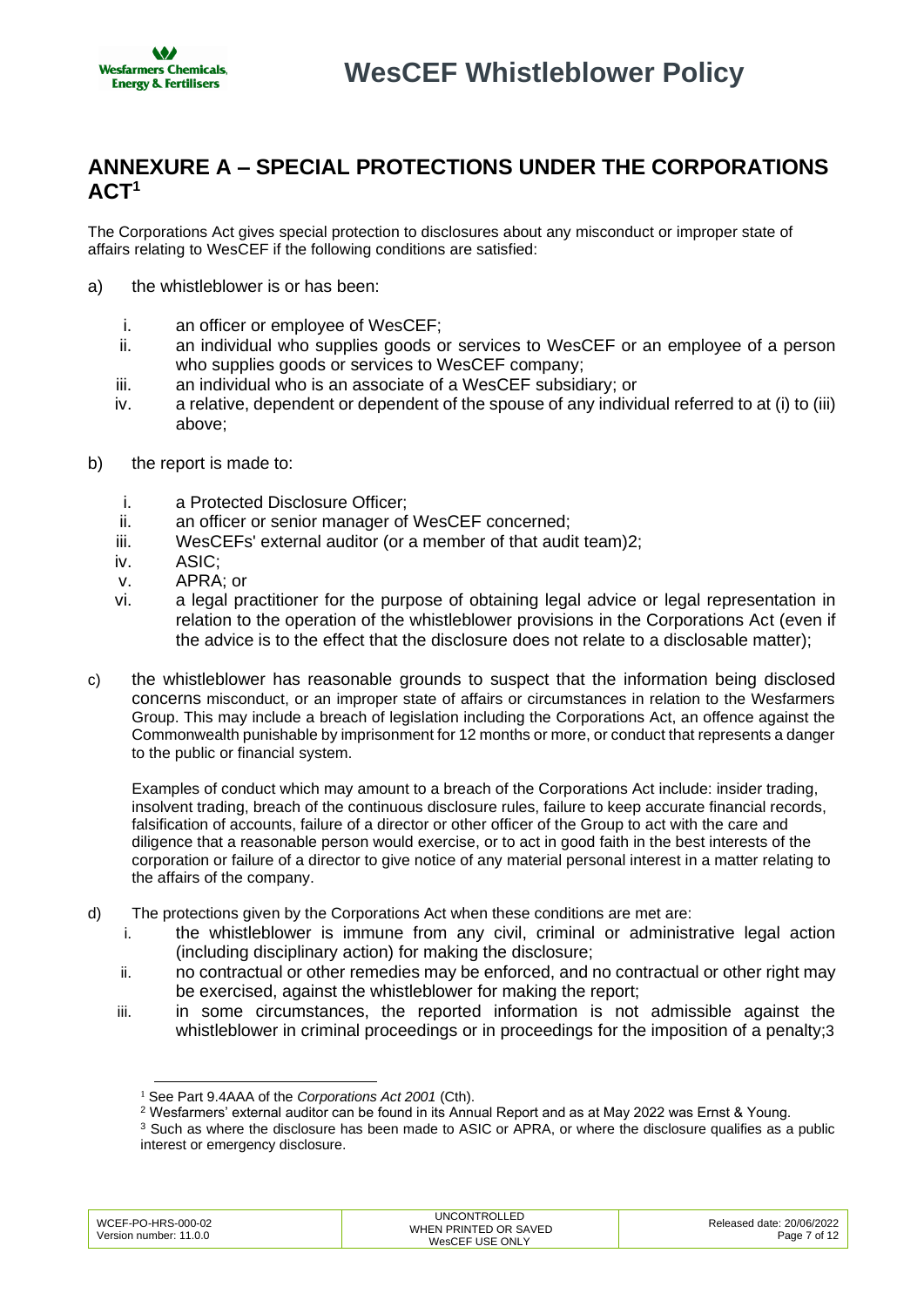

- iv. anyone who causes or threatens to cause detriment to a whistleblower or another person in the belief or suspicion that a report has been made, or may have been made, proposes to or could be made, may be guilty of an offence and may be liable for damages;
- v. a whistleblower's identity cannot be disclosed to a Court or tribunal except where considered necessary; and
- vi. the person receiving the report commits an offence if they disclose the substance of the report or the whistleblower's identity, without the whistleblower's consent, to anyone except ASIC, APRA, the AFP or a lawyer for the purpose of obtaining legal advice or representation in relation to the report.

#### **Confidentiality**

If a report is made, the identity of the discloser must be kept confidential unless one of the following exceptions applies:

- a) the discloser consents to the disclosure of their identity;
- b) disclosure of details that might reveal the discloser's identity is reasonably necessary for the effective investigation of the matter;
- c) the concern is reported to ASIC, APRA, or the AFP; or
- d) the concern is raised with a lawyer for the purpose of obtaining legal advice or representation.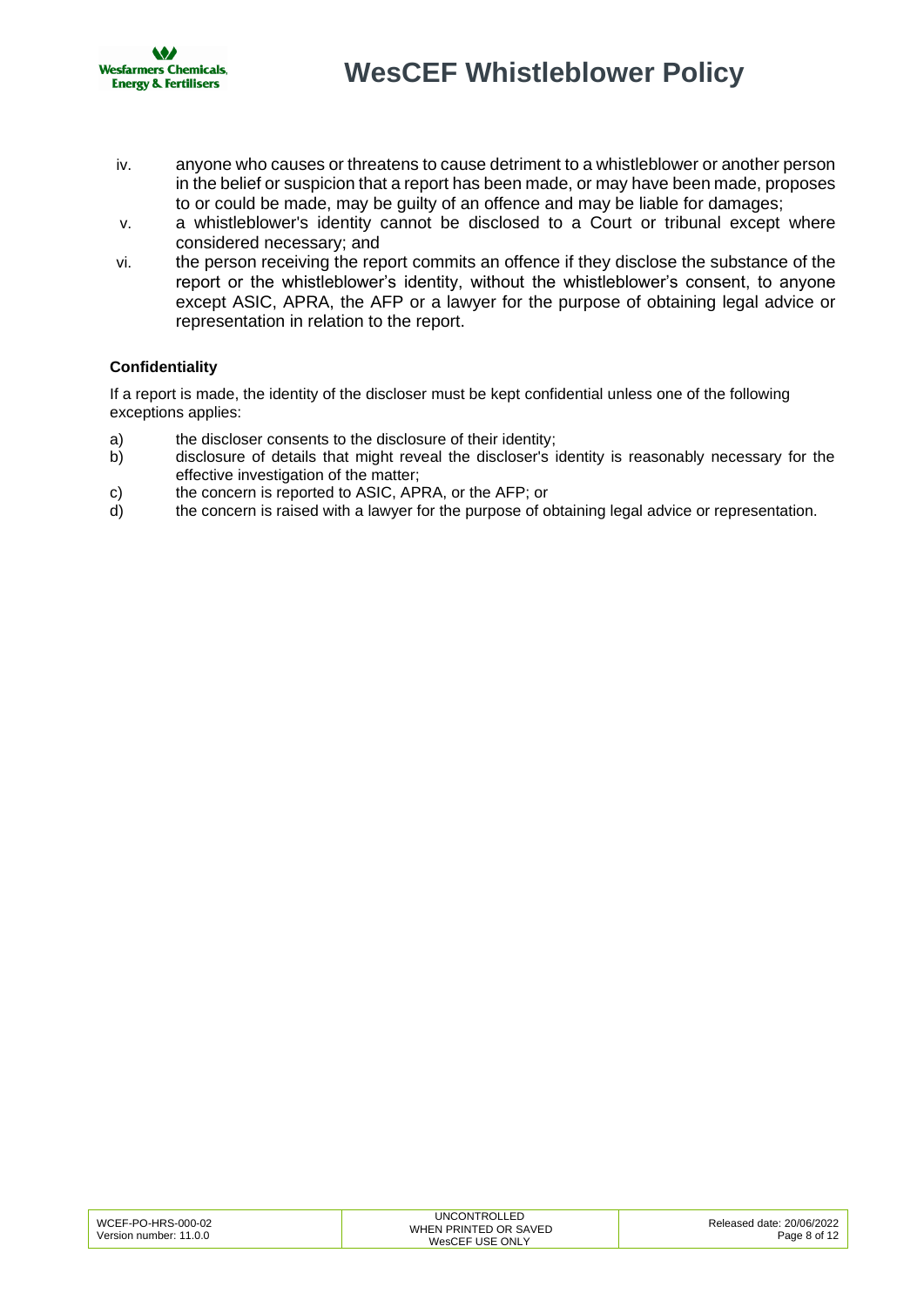## <span id="page-8-0"></span>**ANNEXURE B – SPECIAL PROTECTIONS UNDER THE TAXATION ADMINISTRATION ACT**

The Taxation Administration Act gives special protection to disclosures about a breach of any Australian tax law by Wesfarmers or misconduct in relation to WesCEF's tax affairs if the following conditions are satisfied:

- a) the whistleblower is or has been:
	- i. an officer or employee of WesCEF;
	- ii. an individual who supplies goods or services to WesCEF or an employee of a person who supplies goods or services to WesCEF;
	- iii. an individual who is an associate of a WesCEF subsidiary;
	- iv. a spouse, child, dependent or dependent of the spouse of any individual referred to at (i) to (iii) above;
- b) the report is made to:
	- i. a Protected Disclosure Officer;
	- ii. a director, secretary or senior manager of WesCEF concerned;
	- iii. any WesCEF external auditor (or a member of that audit team)4;
	- iv. a registered tax agent or BAS agent who provides tax or BAS services to WesCEF5;
	- v. any other employee or officer of WesCEF who has functions or duties relating to tax affairs of the company (e.g. an internal accountant) ("WesCEF recipients");
	- vi. the Commissioner of Taxation; or
	- vii. a legal practitioner for the purpose of obtaining legal advice or representation in relation to the operation of the whistleblower provisions in the Taxation Administration Act; and
- c) if the report is made to a WesCEF recipient, the whistleblower:
	- a. has reasonable grounds to suspect that the information indicates misconduct, or an improper state of affairs or circumstances, in relation to the tax affairs of WesCEF or an associate of that company; and
	- b. considers that the information may assist the WesCEF recipient to perform functions or duties in relation to the tax affairs of WesCEF or an associate of the company; and
- d) if the report is made to the Commissioner of Taxation, the whistleblower considers that the information may assist the Commissioner of Taxation, to perform functions or duties in relation to the tax affairs of WesCEF or an associate of the company.

The protections given by the Taxation Administration Act when these conditions are met are:

- a) the whistleblower is immune from any civil, criminal or administrative legal action (including disciplinary action) for making the disclosure;
- b) no contractual or other remedies may be enforced, and no contractual or other right may be exercised, against the whistleblower for making the report;
- c) where the disclosure was made to the Commissioner of Taxation, the reported information is not admissible against the whistleblower in criminal proceedings or in proceedings for the imposition of a penalty, except where the proceedings are concerned with whether the information is false;
- d) unless the whistleblower has acted unreasonably, a whistleblower cannot be ordered to pay costs

<sup>5</sup> Wesfarmers' tax agent as at March 2019 is Ernst & Young

| WCEF-PO-HRS-000-02     | <b>UNCONTROLLED</b>   | Released date: 20/06/2022 |
|------------------------|-----------------------|---------------------------|
|                        | WHEN PRINTED OR SAVED |                           |
| Version number: 11.0.0 |                       | Page 9 of 12              |
|                        | WesCEF USE ONLY       |                           |

<sup>4</sup> Wesfarmers' external auditor can be found in its Annual Report and as at March 2019 was Ernst & Young, Darren Lewsen Lead Partner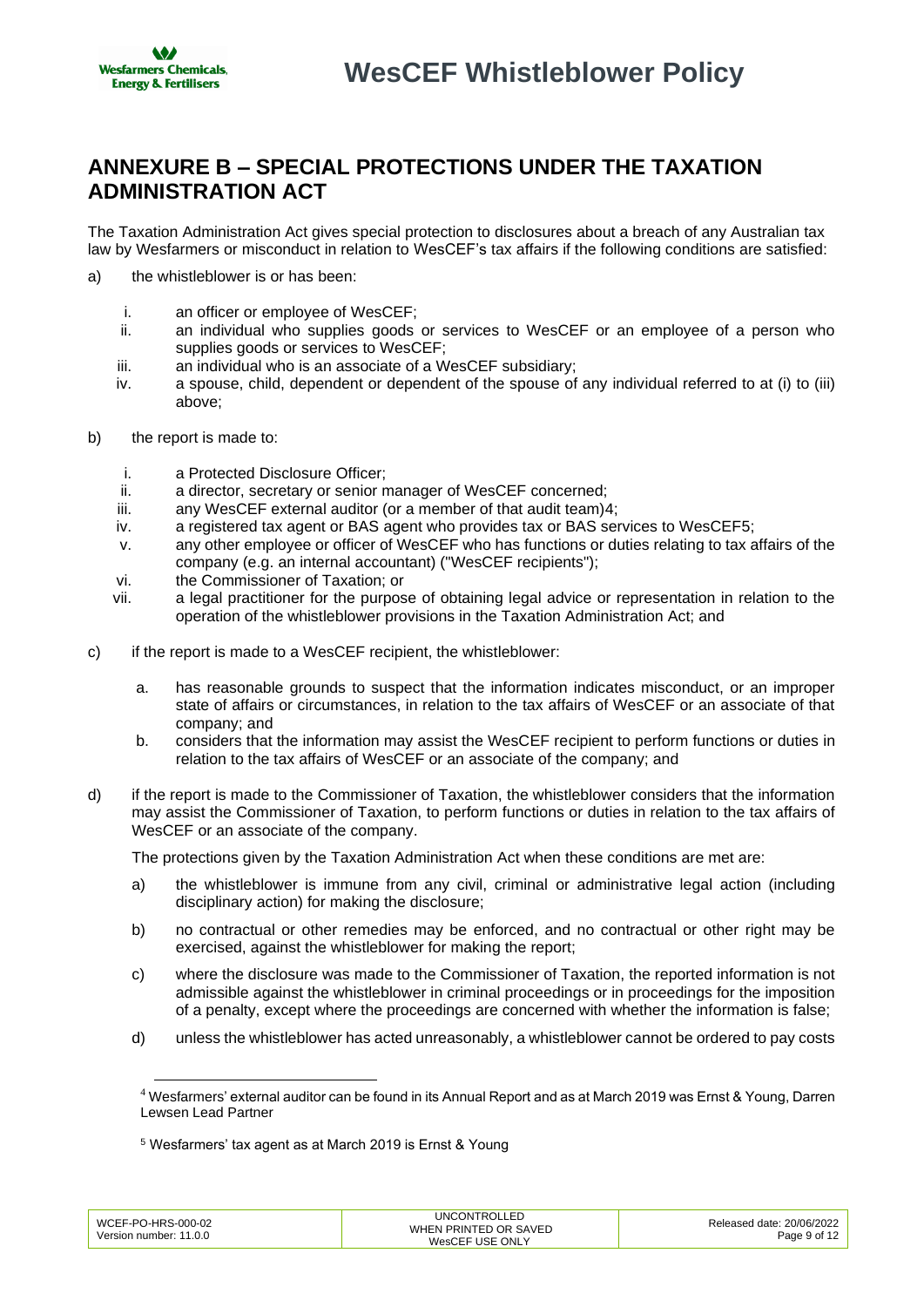

in any legal proceedings in relation to a report;

- e) anyone who causes or threatens to cause detriment to a whistleblower or another person in the belief or suspicion that a report has been made, or may have been made, proposes to or could be made, may be guilty of an offence and liable to pay damages;
- f) a whistleblower's identity cannot be disclosed to a Court or tribunal except where considered necessary;
- g) the person receiving the report commits an offence if they disclose the substance of the report or the whistleblower's identity, without the whistleblower's consent, to anyone except the Commissioner of Taxation, the AFP or a lawyer for the purpose of obtaining legal advice or representation in relation to the report.

#### **Confidentiality**

If a report is made, the identity of the discloser will be kept confidential unless one of the following exceptions applies:

- a) the discloser consents to the disclosure of their identity;
- b) disclosure of details that might reveal their identity is reasonably necessary for the effective investigation of the allegations;
- c) the concern is reported to the Commissioner of Taxation or the AFP; or
- d) the concern is raised with a lawyer for the purpose obtaining legal advice or representation.

| WCEF-PO-HRS-000-02     | <b>UNCONTROLLED</b>   | Released date: 20/06/2022 |
|------------------------|-----------------------|---------------------------|
|                        | WHEN PRINTED OR SAVED |                           |
| Version number: 11.0.0 |                       | Page 10 of 12             |
|                        | WesCEF USE ONLY       |                           |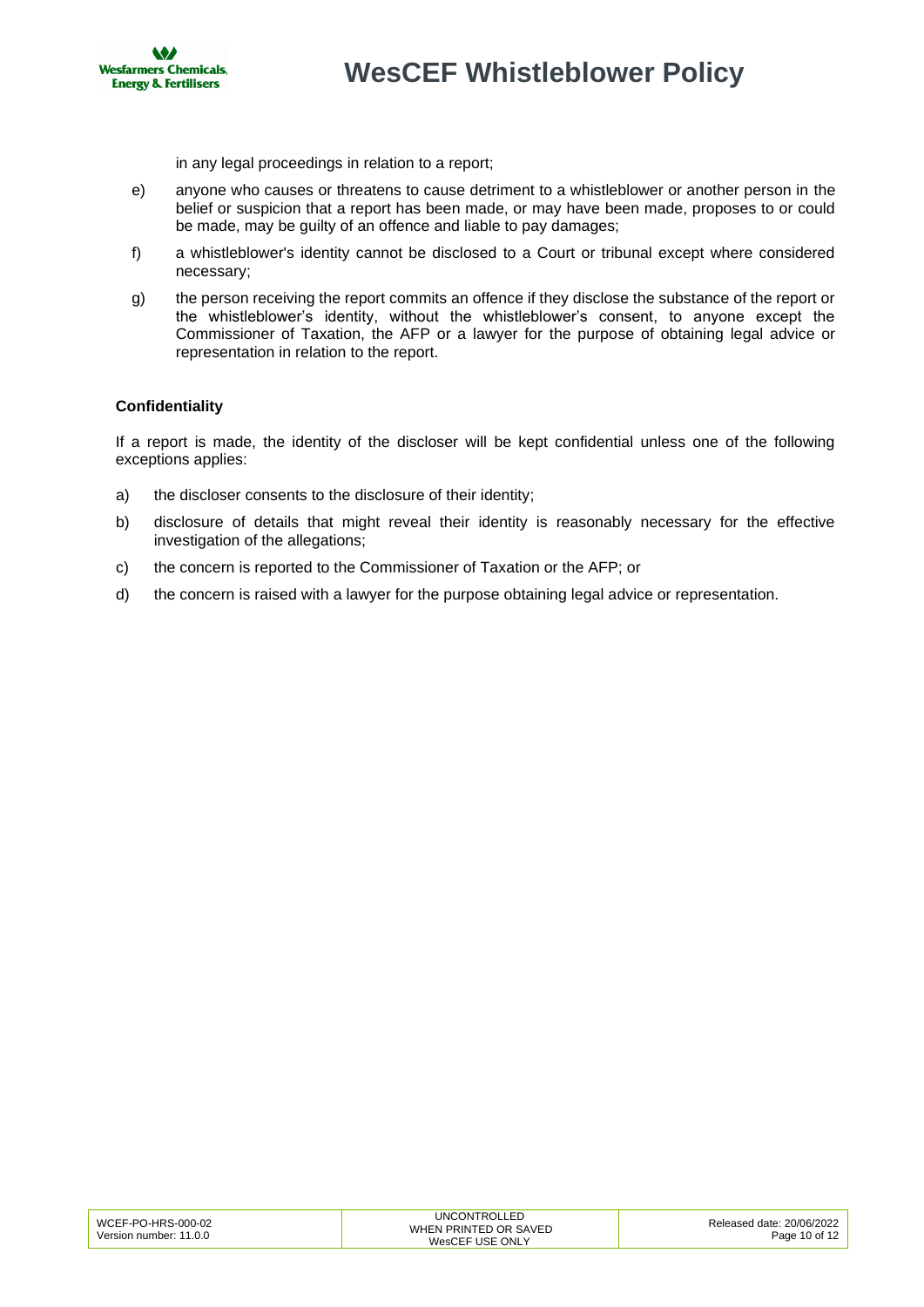### <span id="page-10-0"></span>**GUIDELINES FOR MANAGING WHISTLEBLOWER REPORTS UNDER THE WHISTLEBLOWER LAWS**

The WesCEF Whistleblower Policy sets out a summary of the Divisions' commitment to the protection of whistleblowers. The policy applies to support and protect persons who become aware of actual or suspect, on reasonable grounds, potential cases of Reportable Conduct.

- a) A director or senior manager who receives a whistleblower complaint should:
	- i. Provide the whistleblower with a copy of the Acknowledgment and Consent to Disclosure for Investigation and Reporting Purposes ("**Consent**") (on page 12 of this policy).
	- ii. If the whistleblower signs the Consent, refer the matter to one of the Authorised Persons referred to in the Consent for the matter to be investigated.
	- iii. If the whistleblower is unwilling to sign the consent, you may disclose the substance of the complaint to an Authorised Person provided that **any identifying information** about the whistleblower is **removed or redacted**, so that the complaint as referred to does not disclose the identity of the whistleblower or information that is likely to lead to the identification of the whistleblower (except where reasonably necessary for the purposes of investigating the matter).
- b) Attached is a form of consent to enable complaints to be disclosed to an Authorised Person for proper investigation.
- c) Whistleblower laws protect a whistleblower's confidentiality and protect the whistleblower from detrimental conduct towards them for making a report. It is therefore critical that such reports are treated with the strictest confidentiality and addressed according to this guideline.
- d) Severe penalties may apply where a whistleblower's identity is revealed in breach of whistleblower laws or they are subjected to detrimental conduct, including in relation to their employment, as a result of making a report under this Policy.
- e) Investigation of a whistleblower report must include steps to protect the whistbelower's identity and avoid unauthorised disclosure of the report to ensure the whistleblower is not subjected to detrimental conduct due to making the report, including directing the investigator to;
	- i. Ensure records and communications are stored in a secure location;
	- ii. Seek to express authority to extend enquiries to other individuals;
	- iii. Mark communications and files 'strictly confidential' and restrict access;
	- iv. Password protect documents where appropriate; and
	- v. Use gender neutral terms and avoid using names or other identifiers where possible.

| WCEF-PO-HRS-000-02     | <b>UNCONTROLLED</b>   | Released date: 20/06/2022 |
|------------------------|-----------------------|---------------------------|
|                        | WHEN PRINTED OR SAVED |                           |
| Version number: 11.0.0 |                       | Page 11 of 12             |
|                        | WesCEF USE ONLY       |                           |